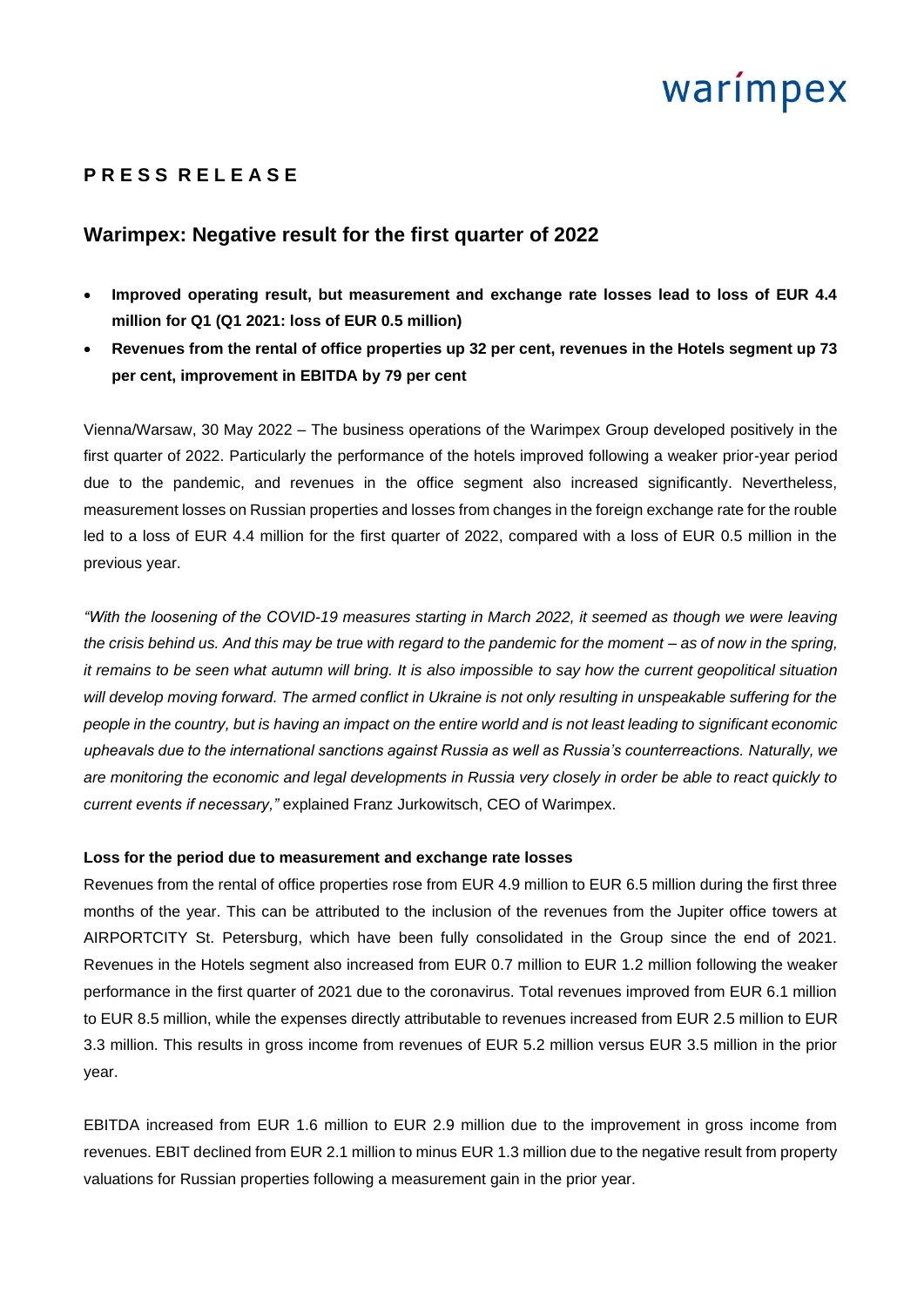# warimpex

The financial result (including joint ventures) went from minus EUR 2.5 million to minus EUR 2.9 million. This includes losses from currency translation in the amount of EUR 1.4 million (2021: gain of EUR 0.3 million) and gains from the measurement of derivatives held for interest rate hedging purposes in the amount of EUR 0.8 million.

Despite the improved operating result, net measurement losses on Russian properties and losses from changes in the foreign exchange rate for the rouble led to a loss of EUR 4.4 million for the first quarter of 2022 (2021: loss of EUR 0.5 million).

### **New office buildings under construction or in planning phase**

On the development side, several new projects are already under construction, and others are still in the planning phase. In Krakow, progress is being made on the construction of Mogilska 35 Office, which will offer roughly 12,000 square metres of lettable space. The project is scheduled to be completed in 2023. Building permits have been issued for both the Chopin office building in Krakow with around 21,200 square metres of lettable space and the MC 55 office building in Białystok with about 38,500 square metres of lettable space. In line with Warimpex's strategy, construction will start on both projects as soon as an appropriate level of tenant interest has been secured.

In the German city of Darmstadt, the planning for the West Yard 29 office building with roughly 13,800 square metres of space is already at an advanced stage.

At AIRPORTCITY St. Petersburg, the building shell for Avior Tower 1, which will offer roughly 16,900 square metres of space, has been completed. New developments that were originally planned at the site are not being pursued further at this time. *"In Russia, Warimpex owns a 100 per cent stake in the project companies responsible for AIRPORTCITY St. Petersburg, which are secure and self-sufficient. The projects are financed through local banks primarily in local currency, have a solid capital base, and cover their liquidity needs themselves. This means that the Russian subsidiaries can act autonomously and independently of the support of the parent company. At present, it is possible to continue the operational activities in Russia without significant restrictions,"* commented Jurkowitsch.

## **Outlook**

Warimpex's operational focus for the 2022 financial year is on making preparations for construction, obtaining building permits, and continuing ongoing construction. The company is also concentrating on the issue of sustainability in general and specifically on energy efficiency, the use of renewable energy sources, and the reduction of carbon dioxide emissions. It strives to obtain certifications for the property portfolio in this area by implementing sustainability concepts at the properties.

*"Although the developments surrounding the conflict in Ukraine and the investments in Russia represent a difficult situation for Warimpex, we are still well equipped for the current and coming challenges with our experienced, crisis-tested team,"* said Jurkowitsch in conclusion.